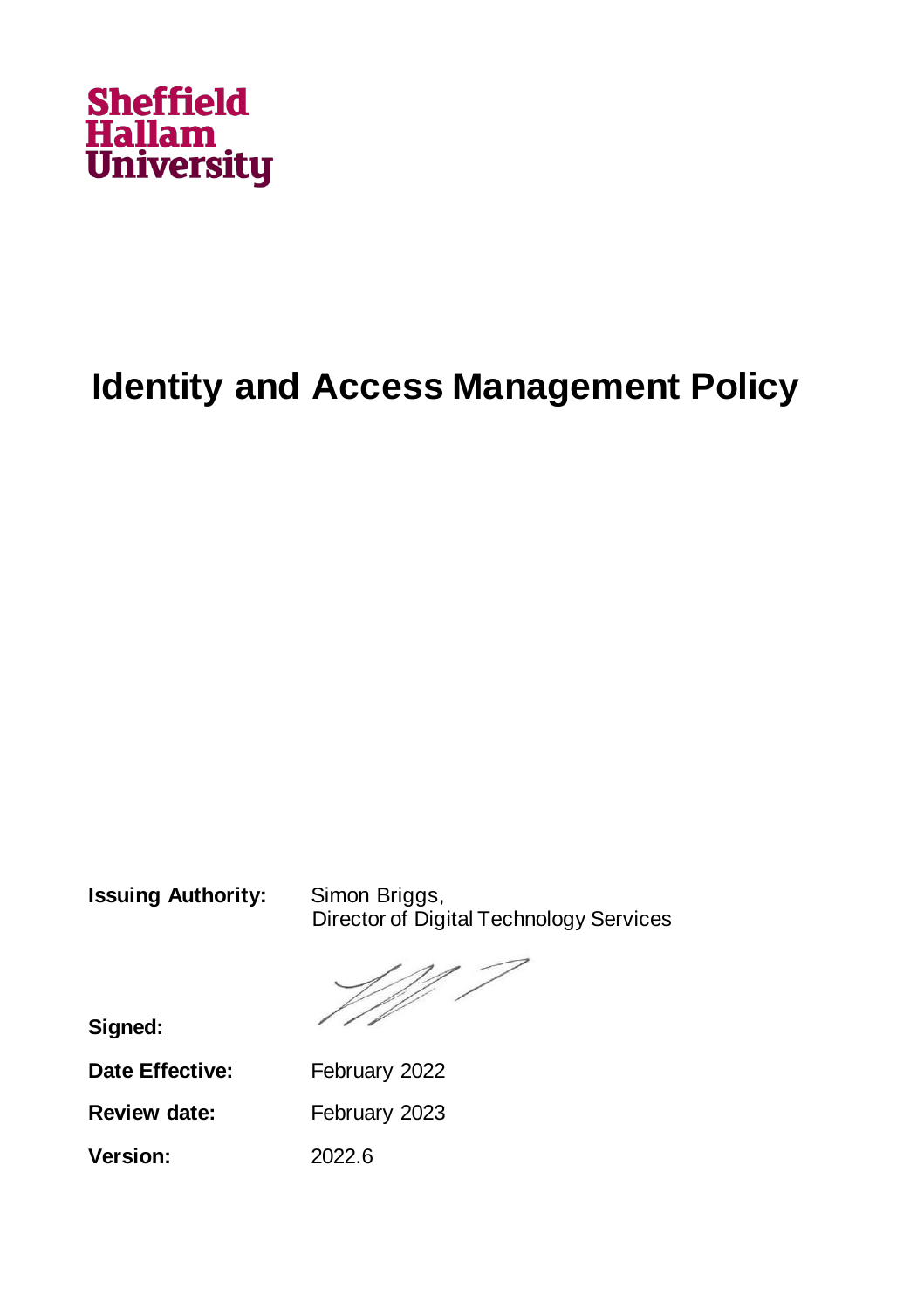# **Identity and Access Management Policy**

## **Document Control**

| Version<br>number | Authors      | Notes       | Date       |
|-------------------|--------------|-------------|------------|
| 2022.6            | Dave Ainscow | First Issue | 31/01/2022 |
|                   |              |             |            |
|                   |              |             |            |
|                   |              |             |            |
|                   |              |             |            |

### **Introduction**

Sheffield Hallam University is responsible for ensuring the confidentiality, integrity, and availability its data and that of personal data stored and processed on its systems. The University has an obligation to provide appropriate governance of the use of user accounts across its systems and services to ensure that security risks are not created by the delegation of privileges. Effective implementation of this policy will limit the exposure and effect of common attacks and threats to the systems within this scope.

## **Policy**

#### **1. Policy Requirements**

- 1.1. Protecting access to IT systems and applications is critical to maintain the integrity of the Sheffield Hallam University ("SHU", or "University") technology and data and prevent unauthorised access to such resources.
- 1.2. Access to University systems and data, must be restricted to only authorised users or processes, based on the principle of strict need to know and least privilege.

#### **2. Background**

- 2.1. Access controls are necessary to ensure only authorized users can obtain access to the University's information and systems.
- 2.2. Access controls manage the admittance of users to system and network resources by granting users access only to the specific resources they require to complete their job roles.

#### **3. Policy Objective**

3.1. The objective of this policy is to ensure the University has adequate controls to restrict access to systems and data, to describe how controls should be used and to provide a basis for enforcement of these controls.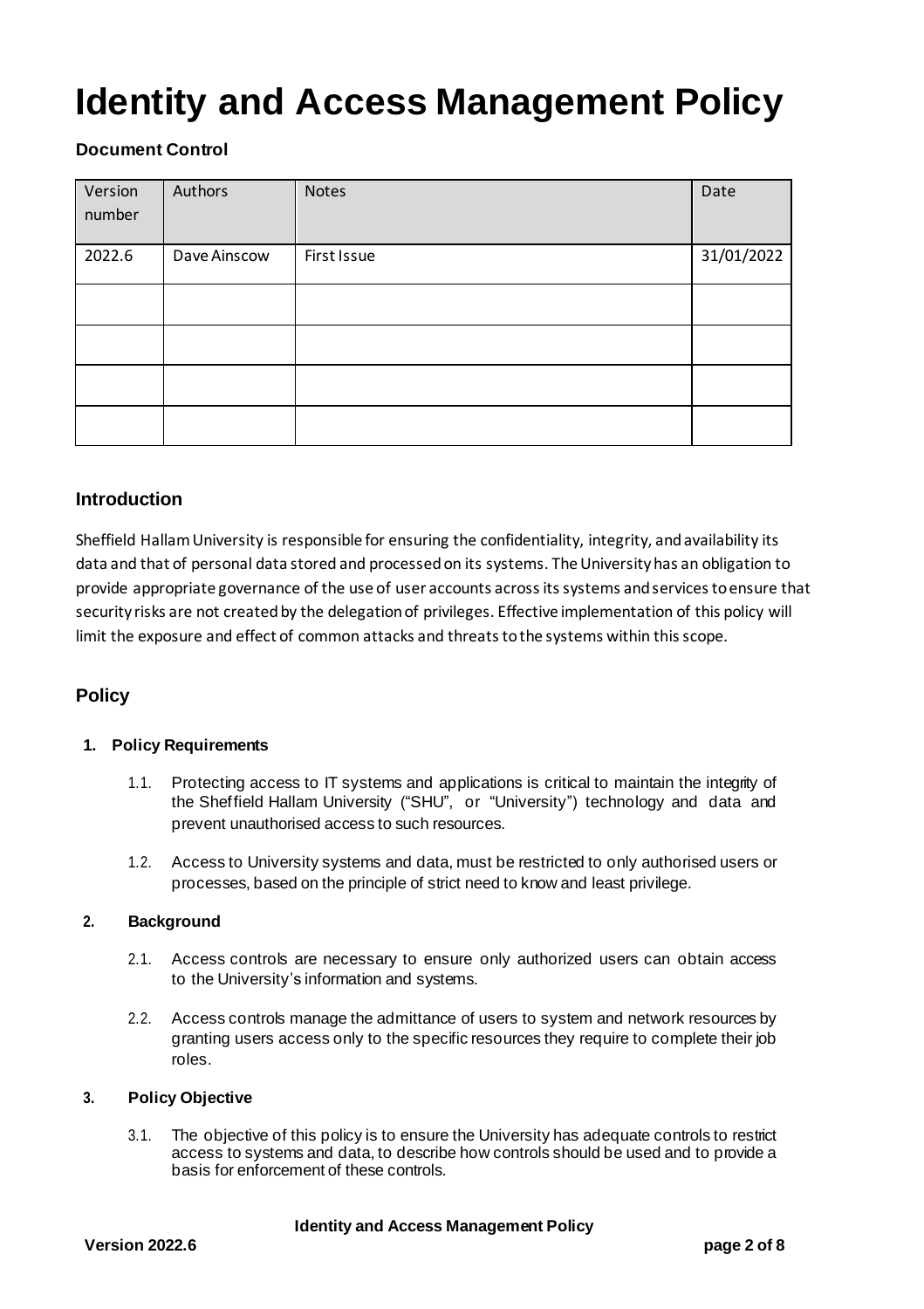#### **4. Scope**

- 4.1. This policy applies to:
	- 4.1.1. All University offices, classrooms, open access areas, campuses, hosted services and data centres either on site or Cloud based
	- 4.1.2. All staff, students, consultants, contractors, agents, visitors and authorized users accessing University IT systems, networks and applications.
	- 4.1.3. All IT systems or applications managed by the University that store, process or transmit information, including network and computer hardware, software and applications, mobile devices, and telecommunication systems

#### **5. Definitions**

- 5.1. **"**Access Control" is the process that limits and controls access to resources of a computer system.
- 5.2. "Users" are students, employees, consultants, contractors, agents, visitors, and authorized users accessing University IT systems and applications.
- 5.3. "System or Application Accounts" are user IDs created on IT systems or applications, which are associated with specific access privileges on such systems and applications.
- 5.4. "Privileged Accounts" are system or application accounts that have advanced permissions (as compared to regular user account permissions) on such systems or applications. Examples of user accounts with privileges include administrative and super user accounts.
- 5.5. **"**Access Privileges" are systems permissions associated with an account, including permissions to access or change data, to process transactions, create or change settings, install or remove applications, etc.
- 5.6. **"**Administrator or Super User Account" is a user account with privileges that have advanced permissions on an IT system that are necessary for the administration of this system. For example, an administrator account can create new users, change account permissions, modify security settings such as password settings, modify system logs, install applications, maintain patching, etc.
- 5.7. **"**Application and Service Accounts" are user accounts that are not associated with a person but an IT system, an application (or a specific part of an application) or a network service.
- 5.8. "Nominative User Accounts" are user accounts that are named after a person.
- 5.9. "Guest Accounts" are short term user accounts created for events and/or "Visitors". These accounts are restricted in their access.
- 5.10. "Visitors" are persons using the University facilities, IT services or applications, that are not members of the University as employees, students or under any other contract with the University.
- 5.11. "Generic or Shared Accounts" are user accounts which are shared among multiple persons or devices.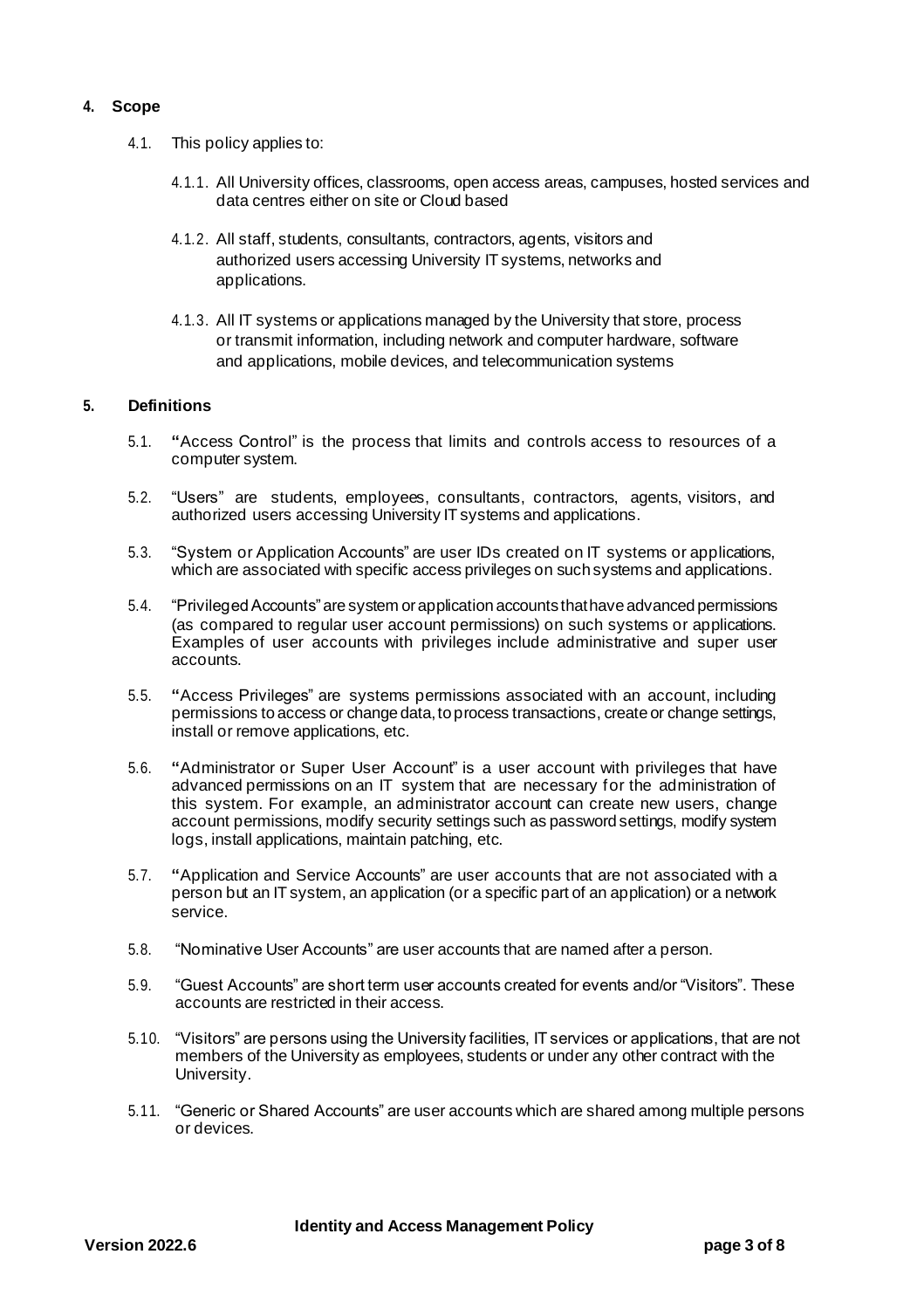#### **6. Guiding Principles – General Requirements**

- 6.1. The University will provide access privileges to University technology (including networks, systems, applications, computers and mobile devices) based on the following principles:
	- 6.1.1. Need to know users or resources will be granted access to systems that are necessary to fulfil their roles and responsibilities.
	- 6.1.2. Least privilege users or resources will be provided with the minimum privileges necessary to fulfil their roles and responsibilities.
- 6.2. Requests for user accounts and access privileges must be formally documented and appropriately approved.
- 6.3. Requests for special accounts and privileges (such as vendor accounts, application and service accounts, system administration accounts, shared / generic accounts, test accounts and remote access) must be formally documented and approved by the system owner.
- 6.4. Application and service accounts must only be used by application components requiring authentication; access to the passwords must be restricted to authorized IT administrators or application developers only.
- 6.5. Where possible, the University will set user accounts to automatically expire at a pre-set date. More specifically,
	- 6.5.1. When temporary access is required, such access will be removed immediately after the user has completed the task for which the access was granted.
	- 6.5.2. User accounts assigned to contractors will be set to expire according to the contract's expiry date.
	- 6.5.3. VPN accounts assigned to external supplier or support, will be enabled for an agreed period, to complete contracted project tasks, contracted development tasks, perform investigation or approved change. The account must be disabled on completion of the task if this is before the end of the defined active period.
	- 6.5.4. Student accounts will be set to expire at the end of their course.
	- 6.5.5. Staff accounts will be set to expire where the period of employment is defined.
- 6.6. Access rights will be immediately disabled or removed when the user leaves the University or ceases to have a legitimate reason to access University systems.
- 6.7. A verification of the user's identity must be performed by theHelpdeskbefore granting a new password.
- 6.8. Existing user accounts and access rights will be reviewed at least annually to detect dormant accounts and accounts with excessive privileges. Identified dormant accounts should be disabled and/or deleted. Active accounts with excessive privileges should have those privileges removed. Examples of accounts with excessive privileges include:
	- 6.8.1. An active account assigned to external contractors, vendors or employees that no longer work for the University.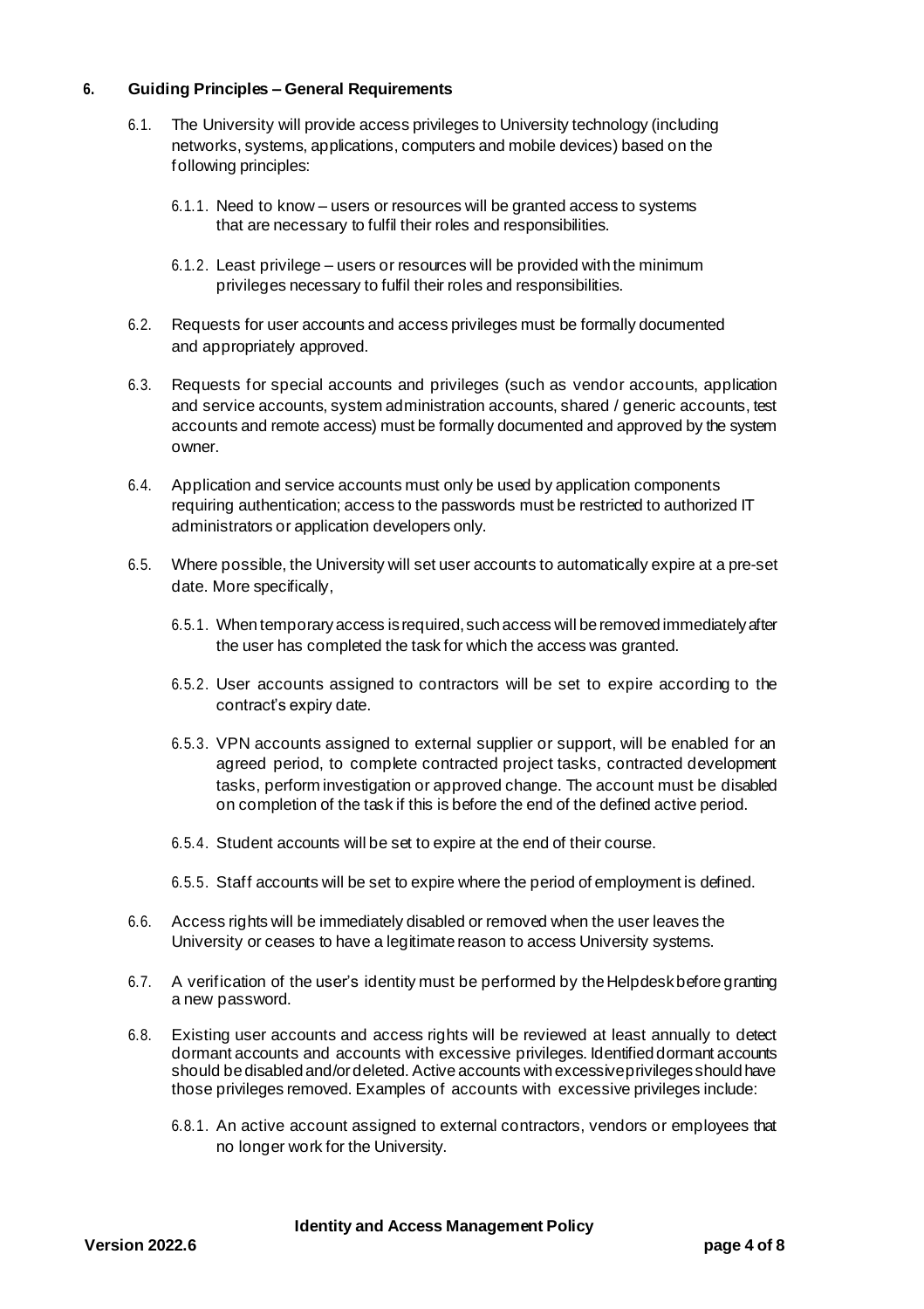- 6.8.2. Active accounts assigned to students that have either completed their course or are no longer considered members of the University. For example, where a student drops out of their course prior to completion.
- 6.8.3. An active account with access rights for which the user's role and responsibilities do not require access. For example, where users have moved from one team to another where systems from their previous role should not remain accessible.
- 6.8.4. System administrative rights or permissions (including permissions to change the security settings or performance settings of a system) granted to a user who is not an administrator.
- 6.8.5. Unknown active accounts.
- 6.9. All access requests for system and application accounts and permissions will be documented using the Helpdesk system in place.

#### **7. Guiding Principles – Privileged Accounts**

- 7.1. Privileged accounts will only be granted where there is benefit to the University.
	- 7.1.1. Privilege rights may be withdrawn by DTS is they are not used in accordance with this policy.
	- 7.1.2. Privilege accounts must only be used for the tasks that require elevated rights. They must not be used for general day-to-day activities, which includes reading email or web browsing.
	- 7.1.3. Elevated rights will be reviewed every year and removed if the requirements for a privilege account are not met. Users will need to positively state their continued need for a privilege account, failure to respond to requests for justification will result in the elevated rights being withdrawn.
- 7.2. A nominative and individual privileged user account must be created for administrator accounts, generic administrator account names must not be used.
- 7.3. Privileged user accounts can only be requested by managers or supervisors and must be appropriately approved and specific to the administrative access required.
- 7.4. Passwords for privilege accounts must not match any other account held by the nominated privilege account holder.

#### **8. Guiding Principles – Local Workstation Administrator Accounts**

- 8.1. Users granted Local Workstation Administrator (LWA) accounts that meet the criteria above (**Guiding Principles – Privilege Accounts**), must abide by the following, failure to do so may result in the LWA account being removed:
	- 8.1.1. Users must not add their normal user account or any other account to the Administrators Group on the workstation.
	- 8.1.2. Users must not use the LWA account or any other administrative account for dayto-day activities, which includes reading email or web browsing.
	- 8.1.3. LWA accounts must not be used to remove or disable software installed on workstations, including anti-virus tools or management agents. These are critical to ensuring the workstation is kept up-to-date and is as secure as possible.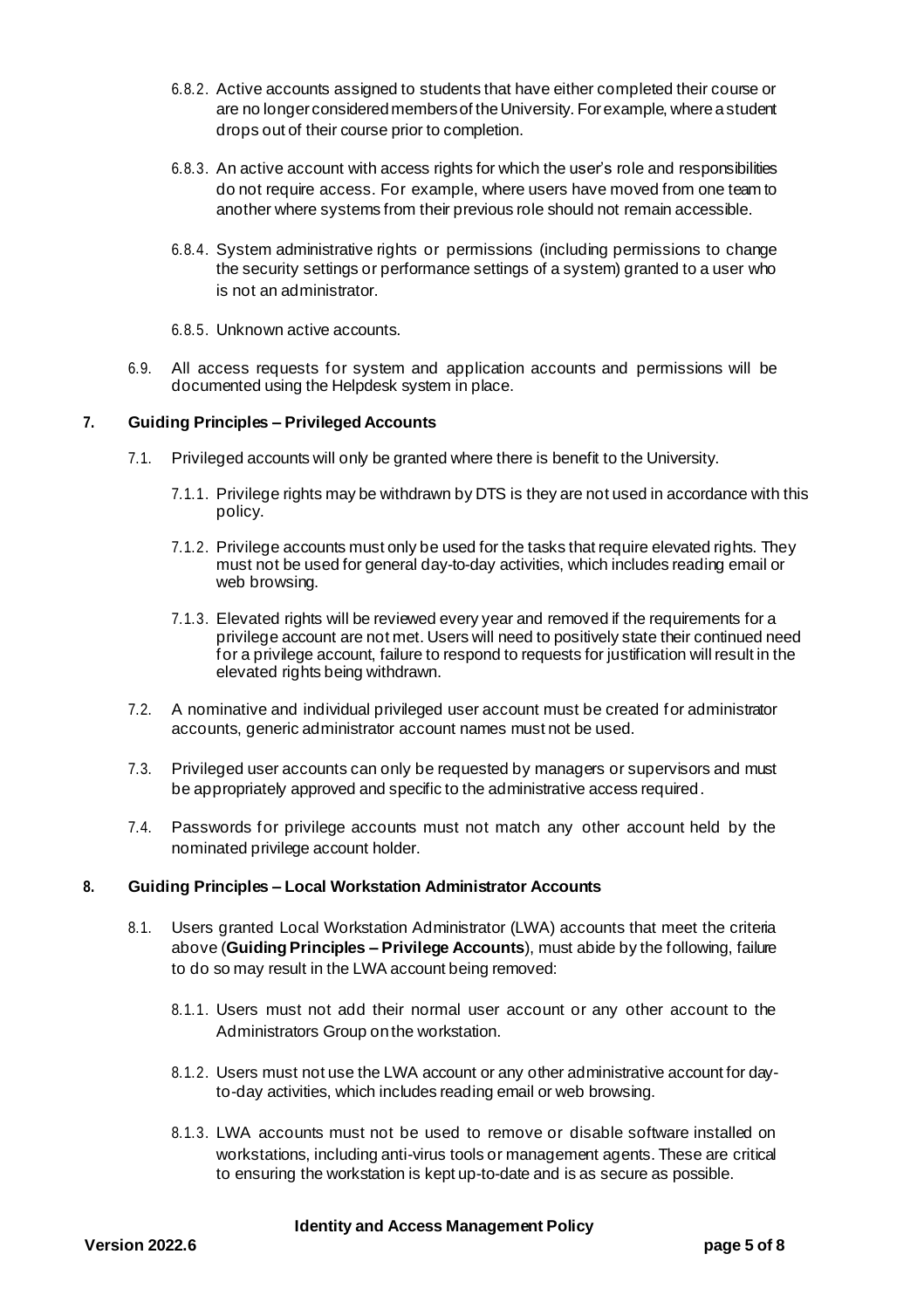8.1.4. Users must not remove other users from the workstation Administrators Group. However, if additional administrative user accounts are created as the result of the LWA account being used to install software, then they are an exception to this rule.

#### **9. Guiding Principles – Generic or Shared User Accounts**

- 9.1. Where possible, the use of specific network domain"security groups" should be used to share common access permissions across many users, instead of shared accounts.
- 9.2. Shared user accounts are only to be used on an exception basis with the appropriate approval. This includes general user accounts such as "guest" and "functional" accounts.
- 9.3. When shared accounts are required:
	- 9.3.1. Passwords will be stored securely and handled in accordance with the Password Policy.
	- 9.3.2. The use of shared accounts will be monitored where possible, including the recording of the time of access, the reason for accessing the shared user account, and the individual accessing his account. When the shared user account has administrative privileges, such a procedure is mandatory and access to the monitoring logs must be protected and restricted.

#### **10. Vendor or Default User Accounts**

- 10.1. Where possible, all default user accounts will be disabled or changed. These accounts include "guest", "temp", "admin", "Administrator", and any other commonly known or used default accounts, as well as related default passwords used by vendors on "commercial off-the shelf" systems and applications.
- 10.2. Vendor or default privileged accounts should not be used except when appliances, systems or applications are first deployed, to create nominative accounts, or where it is not possible to create alternative privilege accounts.

#### **11. Test Accounts**

- 11.1. Test accounts can only be created if they are justified by the relevant business area or project team and approved by the application owner, through a formal request to the IT Help Desk.
- 11.2. Test accounts must have an expiry date. Maintaining test accounts beyond this date must be re-evaluated and approved appropriately.
- 11.3. Test accounts will be disabled and/or deleted when they are no longer necessary or no longer in use.

#### **12. Contractors and Vendors**

- 12.1. Contracts with contractors / vendors should include specific requirements for the protection of data. In addition, contractor / vendor representatives will be required to agree to the University IT Security policies, in particular the IT Regulations, before being granted access to University systems and applications.
- 12.2. The nameof the contractor/ vendorrepresentative and access requirements must be communicated to the ITHelp Desk at least 2 business days before the person needs access.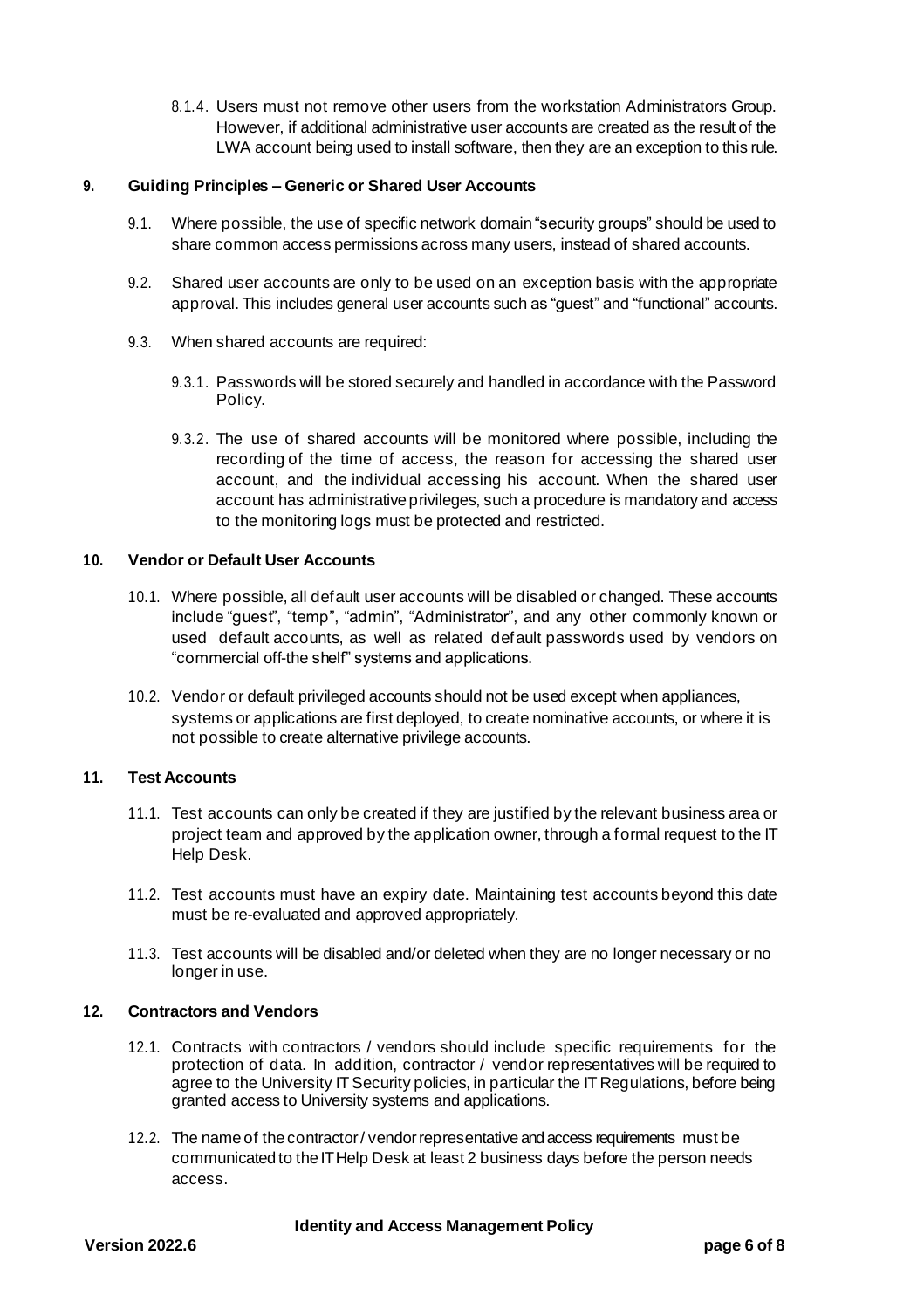- 12.3. The University will maintain a current list of external contractors or vendors having access to University systems.
- 12.4. The need to terminate the access privileges of the contractor / vendor must be communicated to the IT Help Desk at least 1 business day before the contractor / vendor representative's need for such access ends, or immediately should the contracted work be completed ahead of schedule.

#### **13. Access Control Requirements**

- 13.1. All users must use a unique usercode to access University systems and applications. Passwords must be set in accordance with the Password Policy.
- 13.2. Alternative authentication mechanisms that do not rely on a unique usercode and password must be formally approved as an exception to this policy.
- 13.3. Remote access to University systems and applications must use the University VPN service and/or multifactor authentication where possible.
- 13.4. System and application sessions must automatically lock after a defined period of inactivity.

#### **14. Multifactor Authentication (MFA)**

14.1. All University supported services and applications should enforce MFA where authentication is required and MFA is possible.

#### **15. Exceptions to the Policy**

- 15.1. Exceptions to the guiding principles in this policymust be documented and formally approved by the DTS Security Team. Policy exceptions must describe:
	- 15.1.1. The nature of the exception with a reasonable explanation for why the policy exception is required.
	- 15.1.2. Any risks created by the exception.
	- 15.1.3. Evidence of approval of the exception.

#### **16. Roles and Responsibilities**

| <b>Roles</b>                   | <b>Responsibilities</b>                                           |
|--------------------------------|-------------------------------------------------------------------|
| Director of Digital Strategy   | Approve and formally support this policy                          |
| <b>IT Security Officer</b>     | Review and formally support this policy                           |
| <b>DTS</b> Security Team       | Develop and maintain this policy                                  |
|                                | Actively enforce compliance for all stakeholders with this policy |
|                                | Review and approve any exceptions to this policy                  |
|                                | Maintain a record of approved exceptions and associated risks     |
| <b>CNI Identity Management</b> | Review and administer accounts, privileges and access group       |
| Team                           | membership.                                                       |
| <b>University Staff</b>        | Support all staff, students, and other users in understanding the |
|                                | requirements of this policy                                       |
|                                | Immediately report any instances of non-compliance with this      |
|                                | policy to the Service Desk                                        |
| Service Desk/IT Help Desk      | Assign requests for the creation, modification or removal of      |
|                                | accounts to the appropriate team for the request, within 1        |
|                                | working day                                                       |
|                                | Assign notifications of non-compliance of this policy to the DTS  |
|                                | <b>Security Team</b>                                              |